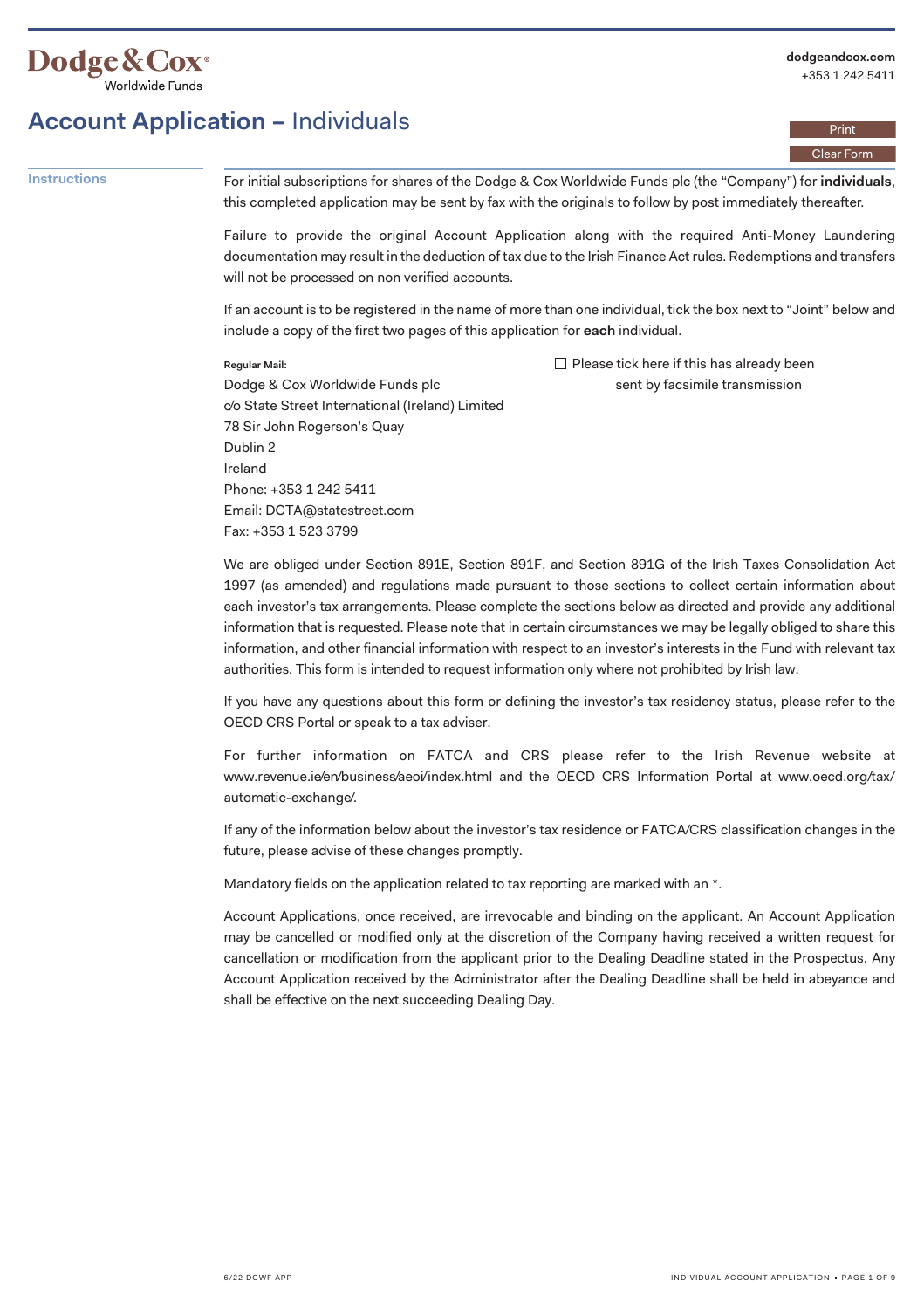| Dodge & Cox <sup>®</sup><br>Worldwide Funds                                                        | <b>Account Application - Individuals</b>                                                                                                                                                                                                                                                                                                                                                                                                                  |                                  |                             |  |
|----------------------------------------------------------------------------------------------------|-----------------------------------------------------------------------------------------------------------------------------------------------------------------------------------------------------------------------------------------------------------------------------------------------------------------------------------------------------------------------------------------------------------------------------------------------------------|----------------------------------|-----------------------------|--|
| Part 1                                                                                             | Account Type: □ Individual □ Joint                                                                                                                                                                                                                                                                                                                                                                                                                        |                                  |                             |  |
| <b>Account Registration</b>                                                                        | Investor Name*                                                                                                                                                                                                                                                                                                                                                                                                                                            |                                  | Date of Birth* (dd/mm/yyyy) |  |
|                                                                                                    | Place of Birth* (Town/City and Country)                                                                                                                                                                                                                                                                                                                                                                                                                   |                                  |                             |  |
|                                                                                                    | Current Residential Address* (PO or C/O will not be accepted)                                                                                                                                                                                                                                                                                                                                                                                             |                                  |                             |  |
|                                                                                                    | City/Town                                                                                                                                                                                                                                                                                                                                                                                                                                                 | Post Code                        | Country                     |  |
|                                                                                                    | <b>Email Address</b>                                                                                                                                                                                                                                                                                                                                                                                                                                      |                                  |                             |  |
|                                                                                                    | Telephone Number (include country code)                                                                                                                                                                                                                                                                                                                                                                                                                   | Facsimile (include country code) |                             |  |
| Part <sub>2</sub>                                                                                  |                                                                                                                                                                                                                                                                                                                                                                                                                                                           |                                  |                             |  |
| <b>Account Mailing/</b><br><b>Correspondence Details</b><br>(if different from                     | <b>Mailing Address</b>                                                                                                                                                                                                                                                                                                                                                                                                                                    |                                  |                             |  |
| residential address)                                                                               | City/Town                                                                                                                                                                                                                                                                                                                                                                                                                                                 | Post Code                        | Country                     |  |
| Part 3<br><b>CRS</b> Declaration                                                                   | Please indicate the individual investor's country of tax residence (If resident in more than one country please<br>detail all countries of tax residence and associated tax identification numbers).                                                                                                                                                                                                                                                      |                                  |                             |  |
| of Tax Residency                                                                                   | Country of Tax Residency*                                                                                                                                                                                                                                                                                                                                                                                                                                 | Tax ID Number*                   |                             |  |
|                                                                                                    | <b>Country of Tax Residency</b>                                                                                                                                                                                                                                                                                                                                                                                                                           | <b>Tax ID Number</b>             |                             |  |
|                                                                                                    | <b>Country of Tax Residency</b>                                                                                                                                                                                                                                                                                                                                                                                                                           | <b>Tax ID Number</b>             |                             |  |
|                                                                                                    | NOTE: Provision of a Tax ID number is required unless you are resident in a jurisdiction that does not issue a Tax ID number.                                                                                                                                                                                                                                                                                                                             |                                  |                             |  |
| Part 4<br><b>FATCA Declaration</b><br>of U.S. Citizenship<br>or U.S. Residence<br>for Tax Purposes | Please tick either (A) or (B) below. Note that U.S. citizen/resident investors are not allowed to invest in the<br>Company without explicit prior authorisation of the Promoter.<br>A. □ I confirm that I am not a U.S. citizen or resident in the United States for tax purposes.<br>B. □ I confirm that I am a U.S. citizen and/or resident in the United States for tax purposes and my U.S. federal<br>Tax ID number is as indicated above in Part 3. |                                  |                             |  |
| Part 5<br><b>Telephone Dealing</b><br><b>Authorisation</b>                                         | Subsequent subscriptions may be made in writing, by facsimile, or by telephone (+353 1 242 5411), stating<br>your registration details (including account number) and the amount to be invested. Telephone dealing<br>authorisation is automatically established once this Account Application is received in good order. In the case<br>of joint applicants, the Company may rely on the telephone instructions of any one person. Please note that      |                                  |                             |  |

telephone calls may be recorded.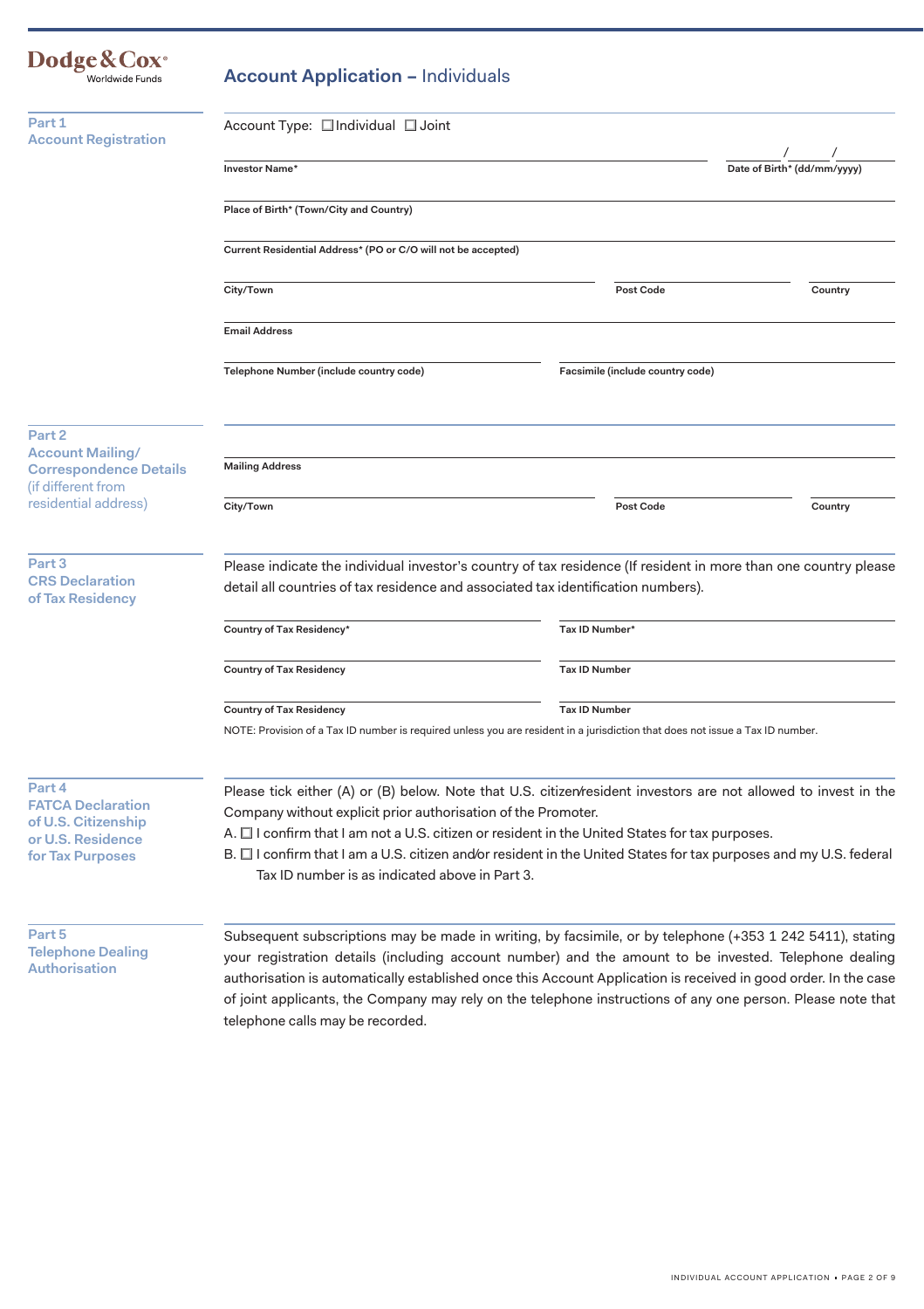## Dodge&Cox<sup>®</sup><br>
<sup>Worldwide Funds</sup>

**Part 6 Details of Investment**  **Account Application –** Individuals

The applicant, having received and read a copy of the Company's Prospectus and Key Investor Information Document (KIID) for the Fund(s) and share class(es) as indicated in the table below, hereby applies to invest in the Company. Subscription information is available in Part 12.

By indicating an amount below, the applicant acknowledges a subscription will be made at the time this Account Application is received in good order or at the trade date listed below, whichever is later.

|                                                            |                         | Trade Date:<br>$\sqrt{2}$<br>(dd/mm/yyyy) |
|------------------------------------------------------------|-------------------------|-------------------------------------------|
| <b>Global Stock Fund</b>                                   | <b>Number of Shares</b> | or Value of Subscription                  |
| $\Box$ USD Accumulating Class<br>ISIN# IE00B54PRV58        |                         |                                           |
| $\Box$ USD Distributing Class<br><b>ISIN# IE00BK8V1670</b> |                         |                                           |
| □ GBP Accumulating Class<br>ISIN# IE00B54J6879             |                         |                                           |
| $\Box$ GBP Distributing Class<br>ISIN# IE00B54PSJ04        |                         |                                           |
| $\Box$ GBP Distributing Class (H)<br>ISIN# IE00BYVQ3H23    |                         |                                           |
| $\Box$ EUR Accumulating Class<br>ISIN# IE00B55JMJ98        |                         |                                           |
| □ CAD Accumulating Class<br>ISIN# IE00B4K6MX26             |                         |                                           |
| <b>U.S. Stock Fund</b>                                     | <b>Number of Shares</b> | or Value of Subscription                  |
| $\Box$ USD Accumulating Class<br>ISIN# IE00B520HN47        |                         |                                           |
| $\Box$ USD Distributing Class<br>ISIN# IF00BKT5YP86        |                         |                                           |
| $\Box$ GBP Accumulating Class<br>ISIN# IE00B50M4X14        |                         |                                           |
| □ GBP Distributing Class<br>ISIN# IE00B51BJD26             |                         |                                           |
| □ GBP Distributing Class (H)<br>ISIN# IE00BYVQ3J47         |                         |                                           |
| $\Box$ EUR Accumulating Class<br>ISIN# IE00B50MWL50        |                         |                                           |
| <b>Emerging Markets Stock Fund</b>                         | <b>Number of Shares</b> | or Value of Subscription                  |
| $\Box$ USD Accumulating Class<br>ISIN# IE00BN6JJ043        |                         |                                           |
| $\Box$ GBP Accumulating Class<br>ISIN# IE00BN6JJ159        |                         |                                           |
| $\Box$ GBP Distributing Class<br>ISIN# IE00BN6JJ266        |                         |                                           |
| $\Box$ EUR Accumulating Class<br>ISIN# IE00BN6JJ373        |                         |                                           |
| <b>Global Bond Fund</b>                                    | <b>Number of Shares</b> | or Value of Subscription                  |
| $\Box$ USD Accumulating Class<br>ISIN# IE00B5568D66        |                         |                                           |
| $\Box$ GBP Distributing Class<br>ISIN# IE00B556C015        |                         |                                           |
| $\Box$ GBP Distributing Class (H)<br>ISIN# IE00BLG2YK48    |                         |                                           |
| $\Box$ EUR Accumulating Class<br>ISIN# IE00B51Q8R41        |                         |                                           |
| $\Box$ EUR Accumulating Class (H)<br>ISIN# IE00BLG30W12    |                         |                                           |
| $\sqsupset$ EUR Distributing Class<br>ISIN# IE00BLG2YF94   |                         |                                           |
| $\Box$ EUR Distributing Class (H)<br>ISIN# IE00BLG2YG02    |                         |                                           |
| $\Box$ CHF Distributing Class (H)                          |                         |                                           |

Please separate decimals from whole numbers using a decimal point (example: shares 48.567)

Cash to 2 decimal places only and shares to 3 decimal places maximum (example: USD 2,000,000.00 or shares 48.567)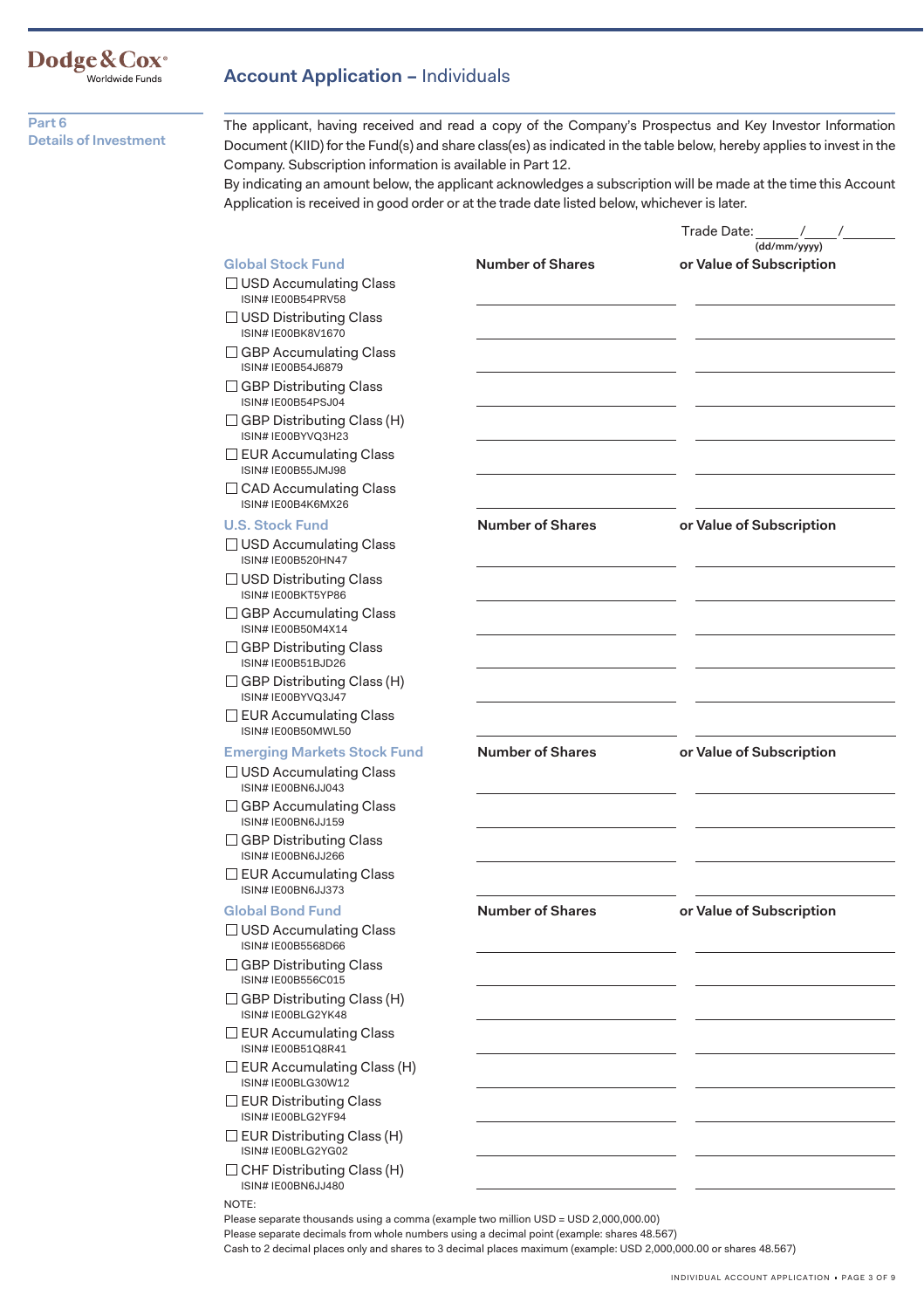| Dodge & Cox <sup>®</sup><br>Worldwide Funds                                                                | <b>Account Application - Individuals</b>                                                                                                                                                                                                                                                                                                                                                                                                          |           |                      |  |
|------------------------------------------------------------------------------------------------------------|---------------------------------------------------------------------------------------------------------------------------------------------------------------------------------------------------------------------------------------------------------------------------------------------------------------------------------------------------------------------------------------------------------------------------------------------------|-----------|----------------------|--|
| Part 7<br><b>Distribution Election</b>                                                                     | Please select one of the following options. Your distribution election will apply to all investments in distributing<br>share classes within your account. Accumulating share classes do not make distributions. If no election is<br>made, distributions will be invested in additional Fund shares.<br>$\Box$ Pay distributions by wire transfer to bank account provided<br><b>OR</b><br>$\Box$ Invest distributions in additional Fund shares |           |                      |  |
| Part 8<br><b>Broker Representative</b><br><b>Details</b>                                                   | <b>Broker ID</b>                                                                                                                                                                                                                                                                                                                                                                                                                                  |           | <b>Branch ID</b>     |  |
| (if applicable)                                                                                            | <b>Broker Name</b>                                                                                                                                                                                                                                                                                                                                                                                                                                |           |                      |  |
|                                                                                                            | <b>Broker Address</b>                                                                                                                                                                                                                                                                                                                                                                                                                             |           |                      |  |
|                                                                                                            | <b>Representative Name</b>                                                                                                                                                                                                                                                                                                                                                                                                                        |           | Representative ID    |  |
|                                                                                                            | <b>Telephone Number</b>                                                                                                                                                                                                                                                                                                                                                                                                                           | Facsimile | <b>Email Address</b> |  |
|                                                                                                            | Please indicate if a duplicate statement should be sent to your broker representative.<br>$\square$ YES<br>$\square$ NO                                                                                                                                                                                                                                                                                                                           |           |                      |  |
| Part 9<br><b>Bank Account Details</b><br>for Redemption<br><b>Payments</b>                                 | Please list the details of the bank account to which redemption proceeds should be paid. Payments will only be<br>made to a bank account held in the name of the registered shareholder. No third party payments will be made.<br>Both IBAN & SWIFT (BIC) Codes should be quoted for all banks within the EU/EEA.                                                                                                                                 |           |                      |  |
|                                                                                                            | <b>Beneficiary Bank Name</b>                                                                                                                                                                                                                                                                                                                                                                                                                      |           |                      |  |
|                                                                                                            | <b>Beneficiary Bank Address</b>                                                                                                                                                                                                                                                                                                                                                                                                                   |           |                      |  |
|                                                                                                            | Beneficiary Bank Sort Code/ SWIFT (BIC)/ ABA/Fedwire                                                                                                                                                                                                                                                                                                                                                                                              |           |                      |  |
|                                                                                                            | <b>Beneficiary Account Name</b>                                                                                                                                                                                                                                                                                                                                                                                                                   |           |                      |  |
|                                                                                                            | <b>Beneficiary Account Number</b>                                                                                                                                                                                                                                                                                                                                                                                                                 |           |                      |  |
|                                                                                                            | Reference                                                                                                                                                                                                                                                                                                                                                                                                                                         |           |                      |  |
| (if applicable)                                                                                            | <b>Correspondent Bank Name</b>                                                                                                                                                                                                                                                                                                                                                                                                                    |           |                      |  |
|                                                                                                            | <b>Correspondent Bank Address</b>                                                                                                                                                                                                                                                                                                                                                                                                                 |           |                      |  |
|                                                                                                            | Correspondent Bank Sort Code/ SWIFT (BIC)/ ABA/Fedwire                                                                                                                                                                                                                                                                                                                                                                                            |           |                      |  |
| Part 10<br><b>Declaration of</b><br><b>Residence Outside</b><br>the Republic of Ireland<br>(if applicable) | Applicants resident outside the Republic of Ireland are required by the Irish Revenue Commissioners to<br>make the following declaration, which is in a format authorised by them, in order to receive payment without<br>deduction of tax. It is important to note that this declaration, if it is then still correct, shall apply in respect of<br>any subsequent acquisitions of shares.                                                       |           |                      |  |
|                                                                                                            | Terms used in this declaration are defined in the Prospectus. Please tick the box below unless you are resident<br>or ordinarily resident in Ireland.                                                                                                                                                                                                                                                                                             |           |                      |  |
|                                                                                                            |                                                                                                                                                                                                                                                                                                                                                                                                                                                   |           |                      |  |

□ Declaration on Own Behalf

I declare that I am applying for the Shares on my own behalf and that I am entitled to the Shares in respect of which this declaration is made and that I am not currently resident or ordinarily resident in Ireland, and should I become resident in Ireland, I will so inform you, in writing, accordingly.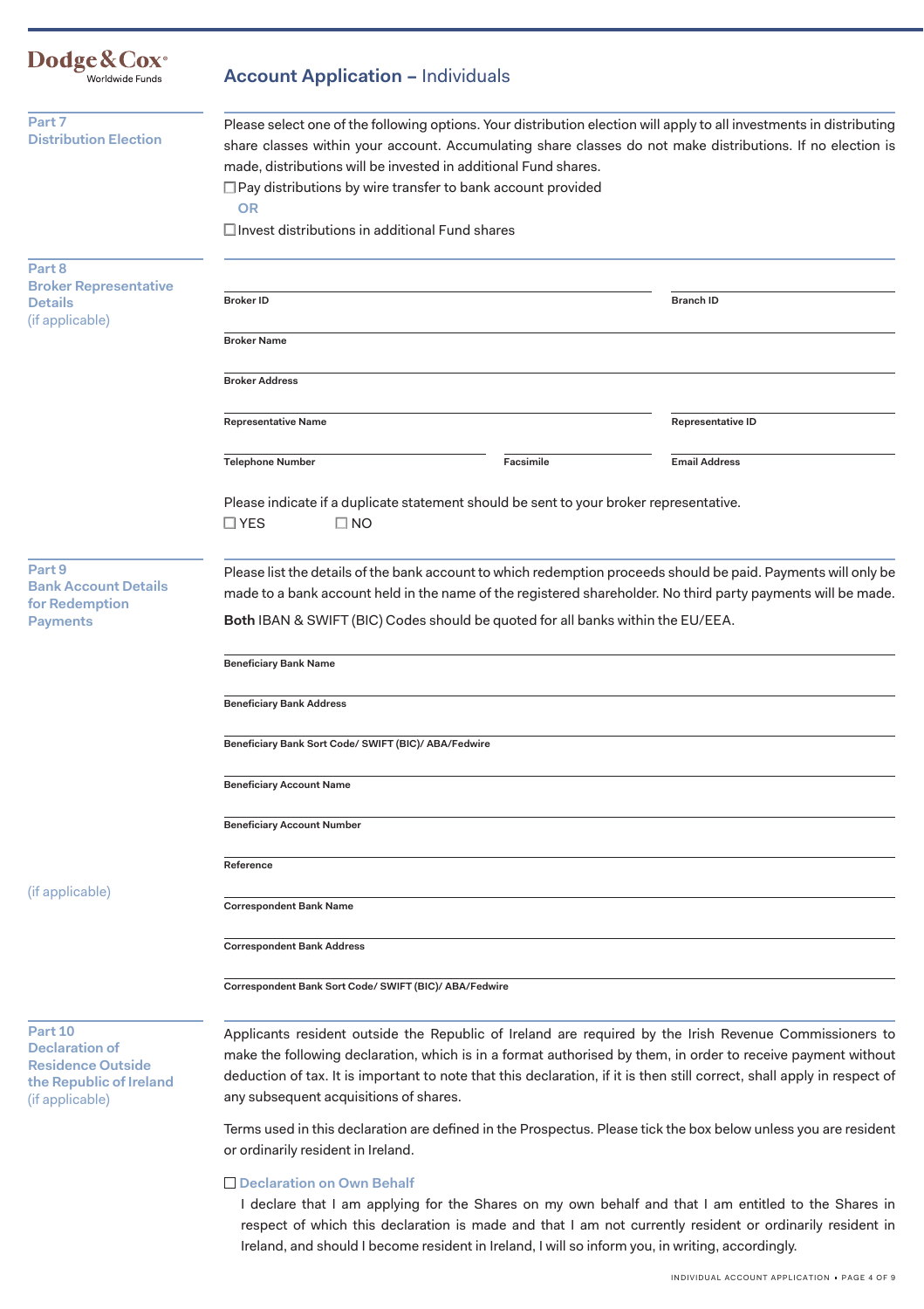

**Part 11 Data Protection Notice and Acknowledgement** 

#### **Account Application – Individuals**

I hereby acknowledge that by completing this Account Application I have provided personal information, which may constitute "personal data" within the meaning of the Irish Data Protection Acts 1988 and 2003, the EU Data Protection Directive 95/46/EC, the EU ePrivacy Directive 2002/58/EC (as amended) and any relevant transposition of, or successor or replacement to, those laws (including, when they come into force, the General Data Protection Regulation (Regulation (EU) 2016/679) and the successor to the ePrivacy Directive) (together, the "Data Protection Legislation"). I acknowledge that personal data will be used by the Company for the following purposes: (i) to manage and administer a Shareholder's holding in the Company and any related accounts on an ongoing basis in accordance with the contract between the applicant and the Company;(ii) to carry out statistical analysis and market research as the Company's legitimate business interest; (iii) to comply with legal and regulatory obligations applicable to the applicant and the Company from time to time, including applicable anti-money laundering and counter-terrorist financing legislation. In particular, in order to comply with the Common Reporting Standard (as implemented in Ireland by Section 891E, Section 891F and Section 891G of the Taxes Consolidation Act 1997 (as amended) and regulations made pursuant to those sections) and FATCA, the applicants' personal data (including financial information) may be shared with the Irish Revenue Commissioners. They in turn may exchange information (including personal data and financial information) with foreign tax authorities (including the U.S. Internal Revenue Service and foreign tax authorities located outside the European Economic Area). Applicants are advised to consult the AEOI (Automatic Exchange of Information) webpage on <www.revenue.ie>for further information in this regard; and (iv) for any other specific purposes where the applicant has given specific consent. I acknowledge that personal data may be disclosed by the Company to its delegates, professional advisors, service providers, regulatory bodies, auditors, technology providers, and any duly authorised agents or related, associated, or affiliated companies of the foregoing for the same or related purposes.

I acknowledge that personal data may be transferred to countries which may not have the same or equivalent data protection laws as Ireland. If such transfer occurs, the Company is required to ensure that such processing of the applicant's personal data is in compliance with Data Protection Legislation and, in particular, that appropriate measures are in place such as entering into Model Contractual Clauses (as published by the European Commission) or ensuring that the recipient is Privacy Shield certified, if appropriate. For more information on the means of transfer of applicant's data or a copy of the relevant safeguards, please contact the Company's Administrator at [KKTAInvestorservices@statestreet.com.](mailto:KKTAInvestorservices@statestreet.com)

Pursuant to the Data Protection Legislation, applicants have the right to object to processing of personal data by the Company and a number of other rights which may be exercised in respect of their personal data, i.e. the right of access to personal data held by the Company; the right to amend and rectify any inaccuracies in personal data held by the Company; the right to erase personal data held by the Company; the right to data portability of personal data held by the Company; and the right to request restriction of the processing of personal data held by the Company. I acknowledge that these rights will be exercisable subject to limitations as provided for in the Data Protection Legislation. The applicant may make a request to the Company to exercise these rights by contacting the Administrator at [KKTAInvestorservices@statestreet.com.](mailto:KKTAInvestorservices@statestreet.com)

Personal data may be retained by the Company for the duration of an applicant's investment and afterwards in accordance with the Company's legal and regulatory obligations, including but not limited to the Company's record retention policy. The Company is a data controller within the meaning of the Data Protection Legislation and undertakes to hold any personal information provided by applicants in confidence and in accordance with the Data Protection Legislation. For queries, requests or comments in respect of this notice or the way in which the Company uses applicant's personal data, please contact the Administrator at [KKTAInvestorservices@statestreet.com](mailto:KKTAInvestorservices@statestreet.com). Applicants have the right to lodge a complaint with the Office of the Data Protection Commissioner.

**Part 12 Declarations and Signatures** 

I, having received and considered a copy of the Prospectus, hereby confirm that this Account Application is based solely on the current Prospectus and the material contracts therein referred to together (where applicable) with the most recent annual report or semi-annual report and accounts of the Company.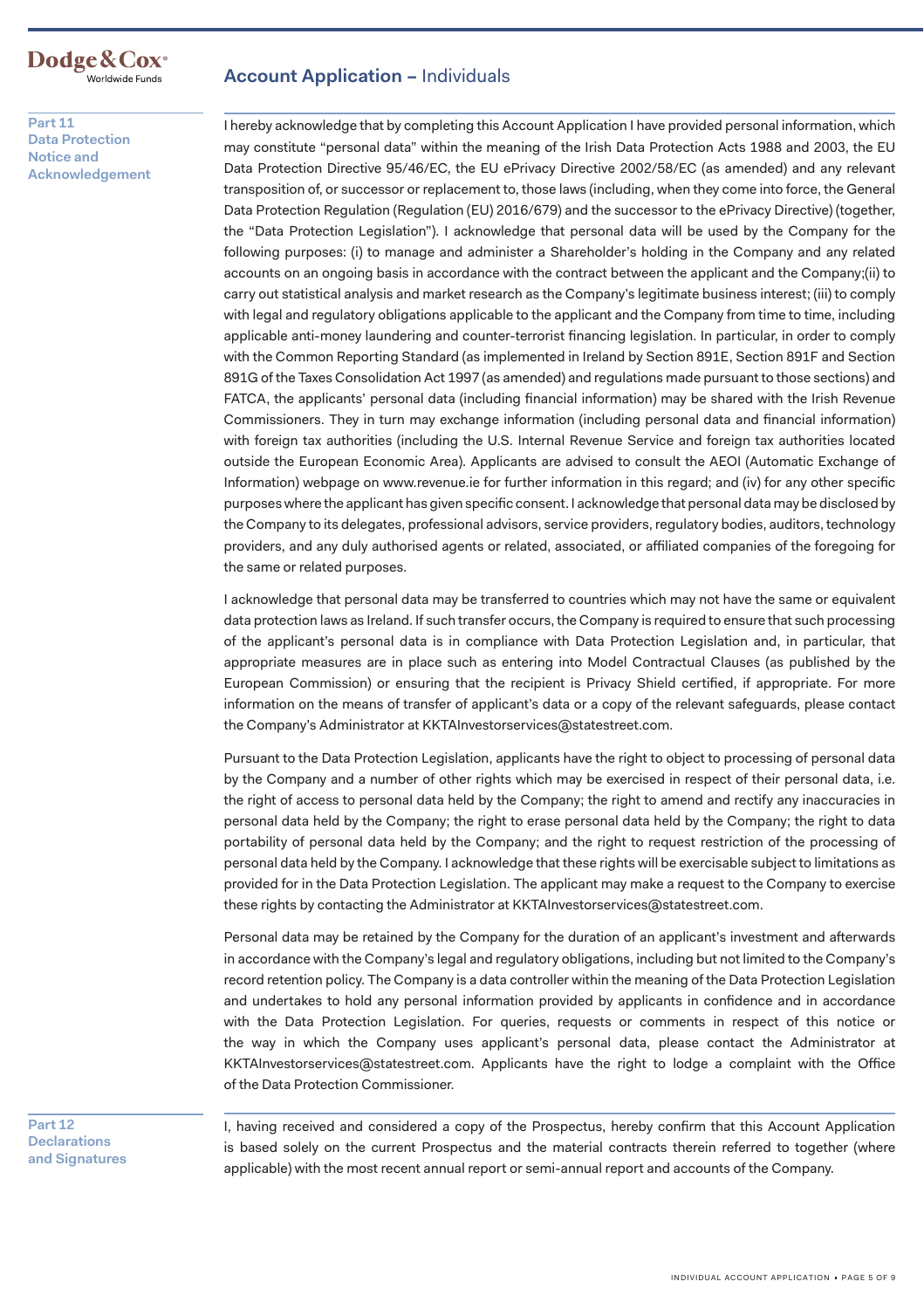# Dodge & Cox<sup>®</sup><br><sup>Worldwide Funds</sub></sup>

**Part 12 Declarations and Signatures**  (continued)

### **Account Application – Individuals**

I hereby represent that I have regular access to the internet. I acknowledge that I have been offered the choice of receiving the KIID applicable to the Fund(s) and share class(es) to which I am subscribing on paper and in electronic form by means of a website and hereby specifically consent to receiving the KIID in electronic form by accessing the latest version of the document online at <dodgeandcoxworldwide.com/prospectus.asp> (or such other website address as may be notified to me from time to time).

I hereby acknowledge that I have received on paper or accessed by electronic means the KIID. I also consent to accessing the KIID by electronic means before making any subsequent and/or future subscriptions for Shares in any share class and/or Fund.

I hereby acknowledge and consent that, except where otherwise required by law, this Account Application, all related documents, and statements of my account will be drafted and provided to me only in English.

I acknowledge that I may at any time request a hard copy of any such documentation from the Company and/ or revoke, in writing or other authorised manner, the consent given to receive such information electronically.

I undertake to observe and be bound by the provisions of the Constitution of the Company (as amended from time to time) and apply for the Shares issued in relation to this Account Application to be entered in the register of Shareholders in my name(s) (or in the name of a nominee or agent).

I acknowledge that, owing to anti-money laundering requirements operating within their respective jurisdictions, the Company, its Directors, the Manager, the Administrator, the Investment Manager, and any distributor which may be appointed (as the case may be) may require further identification of the applicant(s) before the Account Application can be processed and the Company, its Directors, the Manager, the Administrator, the Investment Manager, and any distributor which may be appointed shall be held harmless and indemnified against any loss arising as a result of a failure to process the Account Application if such information has been requested by the parties referred to and has not been provided by me.

I acknowledge that subscription monies received by a Fund in advance of the issue of Shares will be held in a single umbrella cash account opened in the name of the Company (the "Umbrella Cash Account") and will be treated as an asset of the relevant Fund. For the avoidance of doubt, such monies will not be held in an account that is subject to the Central Bank (Supervision and Enforcement) Act 2013 (Section 48(1)) Investor Money Regulations 2015 for Fund Service Providers. Accordingly, subscribing investors will be unsecured creditors of the relevant Fund with respect to the subscription amount until the corresponding Shares are issued on the relevant Dealing Day. Such investors will not benefit from any appreciation in the Net Asset Value of the Fund or any other Shareholder rights in respect of the subscription amounts (including dividend entitlements) until such time as the Shares are issued.

I acknowledge that monies held in an Umbrella Cash Account will be commingled with the assets and liabilities of the other Funds and will be exposed to counterparty risk, the risk of market conditions generally, the Fund's creditors and any other risks affecting the relevant Fund. In the event of an insolvency of a Fund, there is no guarantee that the Fund will have sufficient funds to pay unsecured creditors (including investors entitled to subscription, redemption and dividend payments) (see above) in full.

I acknowledge that no interest will be paid on the amounts held in the Umbrella Cash Account prior to the payment of any redemption or dividend proceeds. Any interest earned on the monies in the Umbrella Cash Account will be for the benefit of the relevant Fund and will be allocated to the Fund on a periodic basis for the benefit of the Shareholders at the time of the allocation.

I hereby authorise the Administrator to accept and execute any instructions, (including but not limited to any instructions regarding subscriptions, switches, transfers, or redemptions of Shares or any payment in relation to same or otherwise) in respect of Shares to which this Account Application relates, given by me in written form, by facsimile, by telephone, or by electronic means. If the instructions are given by me by telephone, I undertake to confirm them in writing. I hereby agree to indemnify each of the Administrator, the Manager and the Company and agree to keep each of them indemnified against any loss of any nature whatsoever arising to any of them as a result of either of them acting upon instructions given in written form by me, i.e., facsimile, telephone instructions confirmed by me in writing. The Administrator, the Manager and the Company may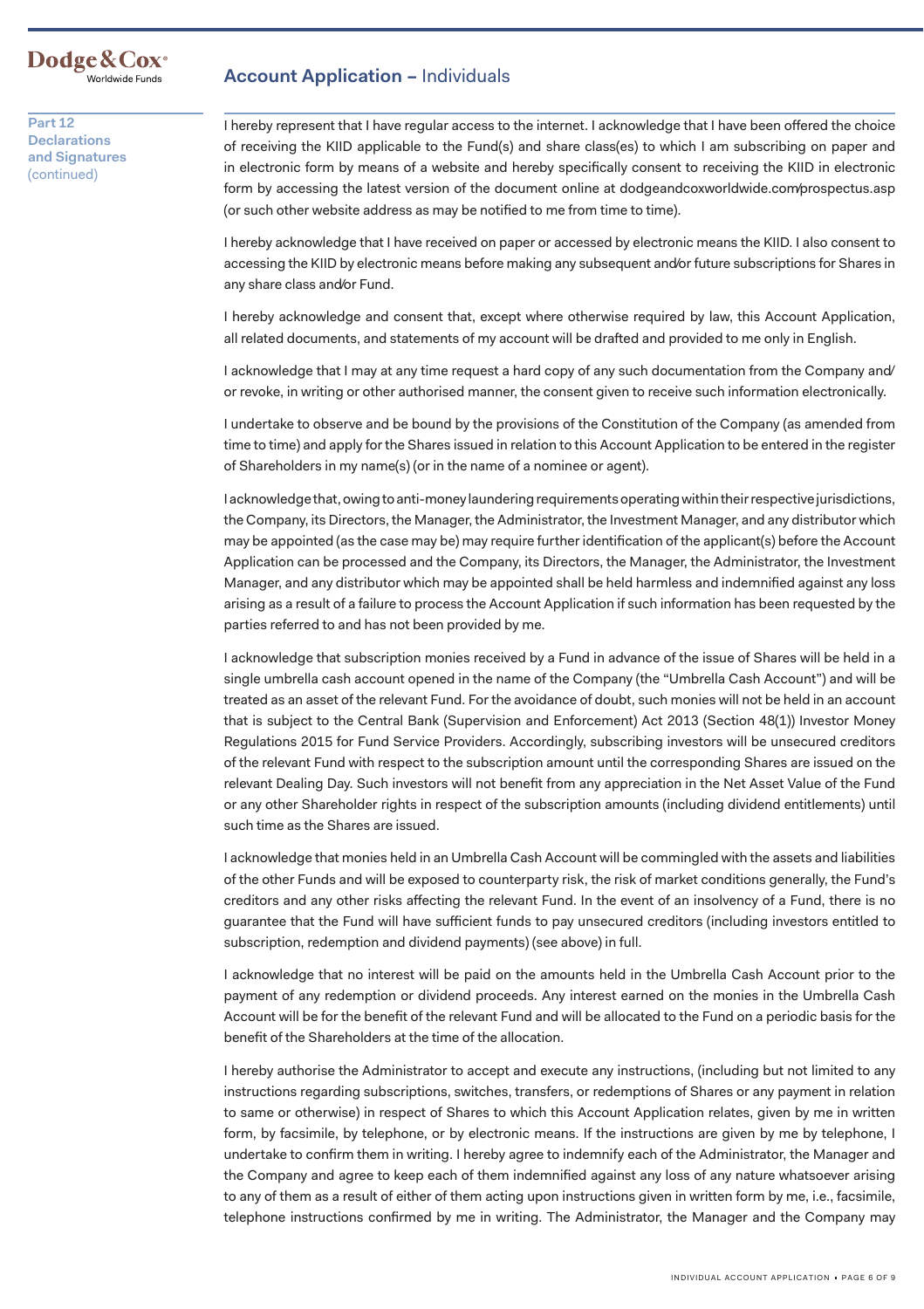#### **Dodge&Cox·** Worldwide Funds

**Part 12 Declarations and Signatures**  (continued)

### **Account Application –** Individuals

rely conclusively upon, and shall incur no liability in respect of, any action taken upon any notice, consent, request, instruction, or other instrument believed in good faith to be genuine or to be signed by properly authorised persons.

I consent to any notice or other document to be sent by the Company, the Manager or the Administrator to me as a Shareholder, by electronic means including but not limited to e-mail, swift, or posting such notice or other document on a website notified to me by post or by e-mail.

I confirm that I have the capacity and am duly authorised to complete this Account Application and to make the representations and give the indemnities referred to herein.

I agree to provide these representations to the Company, its Directors and/or the Manager at such times as either of them may request and to provide on request such certifications, documents, or other evidence as the Company, its Directors and/or the Manager may reasonably require to substantiate such representations.

(In respect of joint shareholdings only). We direct that on the death of one of us, the Shares for which we hereby apply be held in the name of and to the order of the survivor(s) of us or the executor or administrator of such survivor(s).

I understand that the representations and warranties made herein are continuous and all subsequent subscriptions of Shares in a Fund by me shall be governed by them, and I agree to notify the Company, the Manager or the Administrator immediately, if any representation or warranty is no longer accurate and to abide by any directions from the Company, the Manager or the Administrator arising as a result.

I acknowledge that the Company reserves the right to redeem or require the transfer of any Shares which are or become owned, directly or indirectly, by a U.S. Person or other person if the holding of the Shares by such other person is unlawful or, in the opinion of the Directors, the holding might result in the Company, a Fund or the Shareholders as a whole incurring any liability to taxation or suffering pecuniary or material administrative disadvantage which the Company, a Fund or the Shareholders as a whole might not otherwise suffer or incur and I shall indemnify the respective Fund, the Company and the Shareholders as a whole for any loss suffered by it or them as a result of my acquiring or holding Shares in the Company.

I confirm that the signatory(ies) below is a person over 18 years of age. I confirm that the listed individual is not a U.S. citizen or resident in the United States for tax purposes.

I hereby certify that I am are aware of the risks involved in the proposed investment as set out in the Prospectus.

I confirm that I am in agreement with the distribution policy as outlined in the Prospectus.

I acknowledge that the information contained in this Account Application and information regarding the investor may be reported to the tax authorities of the country in which this account is maintained and exchanged with tax authorities of another country or countries in which the investor may be tax resident where those countries (or tax authorities in those countries) have entered into agreements to exchange financial account information.

I undertake to advise the Company, the Manager or the Administrator promptly and provide updated information where any change in circumstances occurs which causes any of the information contained in this Account Application to be incorrect.

I declare that the information provided in this Account Application and contained in the declarations above is true and correct.

ı

Individual/Joint Account

**Signatures** 

/ / **Signature Date (dd/mm/yyyy)**

/ / **Signature Date (dd/mm/yyyy)**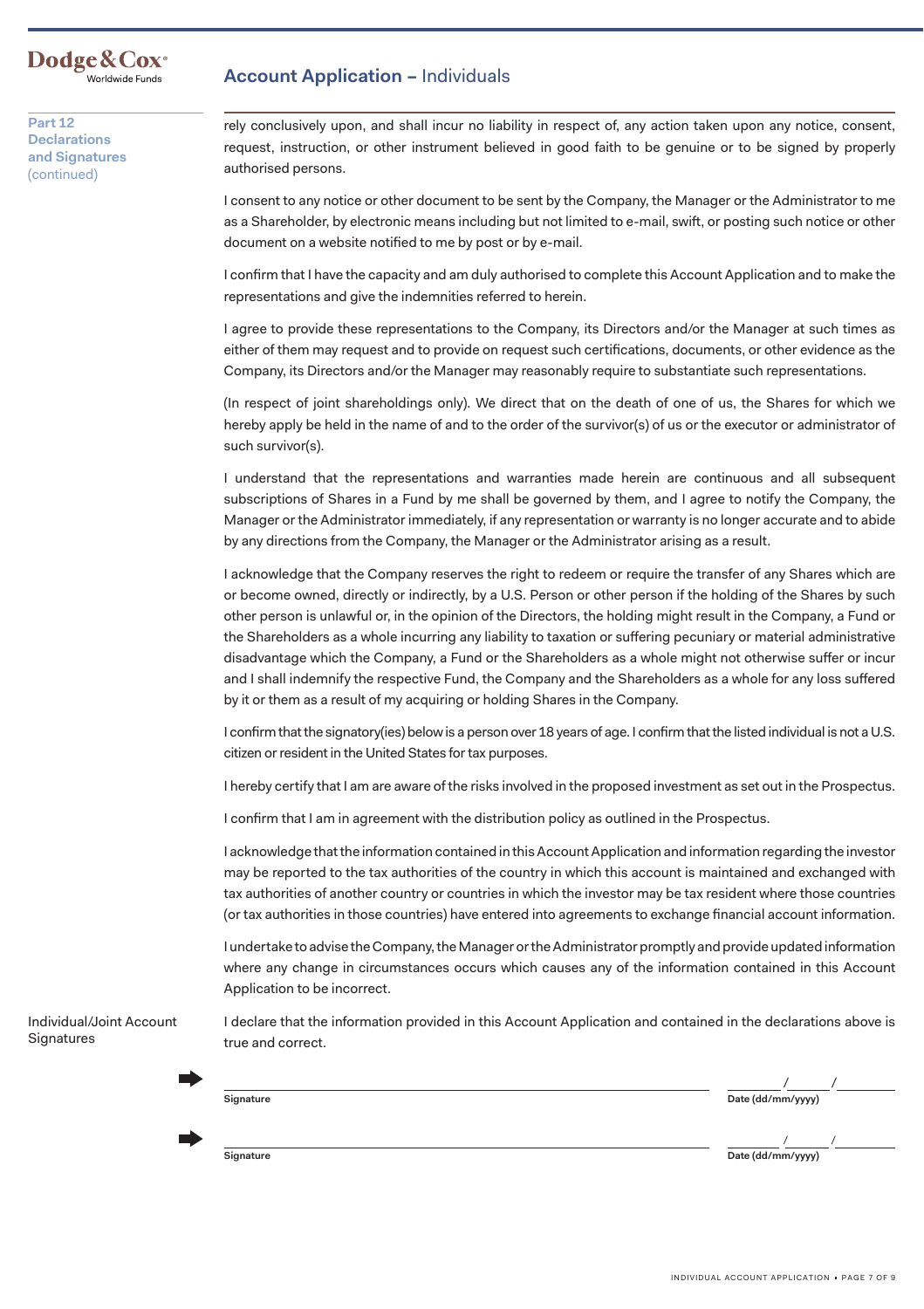# Dodge&Cox<sup>®</sup><br>Worldwide Funds

### **Account Application – Individuals**

| Part 13                         | <b>Currency</b>        | <b>Wire Instructions</b> |                                 |
|---------------------------------|------------------------|--------------------------|---------------------------------|
| <b>Subscription Information</b> | <b>U.S. Dollar</b>     | <b>Account Name:</b>     | Dodge & Cox Worldwide Funds plc |
|                                 |                        | Account Number:          | 6550462898                      |
|                                 |                        | IBAN:                    | N/A                             |
|                                 |                        | ABA:                     | 026009593                       |
|                                 |                        | Bank:                    | Bank of America, NA             |
|                                 |                        | <b>SWIFT Code:</b>       | BOFAUS3N                        |
|                                 |                        | Sort Code:               | N/A                             |
|                                 |                        | Intermediary Bank Name:  | N/A                             |
|                                 |                        | Intermediary Bank SWIFT: | N/A                             |
|                                 |                        | Reference:               | Fund Account Registration Name  |
|                                 | <b>Euro</b>            | <b>Account Name:</b>     | Dodge & Cox Worldwide Funds plc |
|                                 |                        | Account Number:          | 46445020                        |
|                                 |                        | IBAN:                    | GB49BOFA16505046445020          |
|                                 |                        | ABA:                     | N/A                             |
|                                 |                        | Bank:                    | Bank of America, NA             |
|                                 |                        | <b>SWIFT Code:</b>       | BOFAGB22                        |
|                                 |                        | Sort Code:               | N/A                             |
|                                 |                        | Intermediary Bank Name:  | N/A                             |
|                                 |                        | Intermediary Bank SWIFT: | N/A                             |
|                                 |                        | Reference:               | Fund Account Registration Name  |
|                                 | <b>GB Pound</b>        | Account Name:            | Dodge & Cox Worldwide Funds plc |
|                                 |                        | <b>Account Number:</b>   | 46445012                        |
|                                 |                        | IBAN:                    | GB71BOFA16505046445012          |
|                                 |                        | ABA:                     | N/A                             |
|                                 |                        | Bank:                    | Bank of America, NA             |
|                                 |                        | <b>SWIFT Code:</b>       | BOFAGB22                        |
|                                 |                        | Sort Code:               | 165050                          |
|                                 |                        | Intermediary Bank Name:  | N/A                             |
|                                 |                        | Intermediary Bank SWIFT: | N/A                             |
|                                 |                        | Reference:               | Fund Account Registration Name  |
|                                 | <b>Canadian Dollar</b> | <b>Account Name:</b>     | Dodge & Cox Worldwide Funds plc |
|                                 |                        | Account Number:          | 46445038                        |
|                                 |                        | IBAN:                    | N/A                             |
|                                 |                        | ABA:                     | N/A                             |
|                                 |                        | Bank:                    | Bank of America, NA             |
|                                 |                        | SWIFT Code:              | BOFAGB22                        |
|                                 |                        | Sort Code:               | N/A                             |
|                                 |                        | Intermediary Bank Name:  | <b>Bank of America Toronto</b>  |
|                                 |                        | Intermediary Bank SWIFT: | <b>BOFACATT</b>                 |
|                                 |                        | Reference:               | Fund Account Registration Name  |
|                                 | <b>Swiss Franc</b>     | Account Name:            | Dodge & Cox Worldwide Funds plc |
|                                 |                        | Account Number:          | 50825012                        |
|                                 |                        | IBAN:                    | CH7308726000050825012           |
|                                 |                        | ABA:                     | N/A                             |
|                                 |                        | Bank:                    | Bank of America, NA             |
|                                 |                        | <b>SWIFT Code:</b>       | BOFACH <sub>2X</sub>            |
|                                 |                        | Sort Code:               | 8726                            |
|                                 |                        | Intermediary Bank Name:  | N/A                             |
|                                 |                        | Intermediary Bank SWIFT: | N/A                             |
|                                 |                        | Reference:               | Fund Account Registration Name  |
|                                 |                        |                          |                                 |